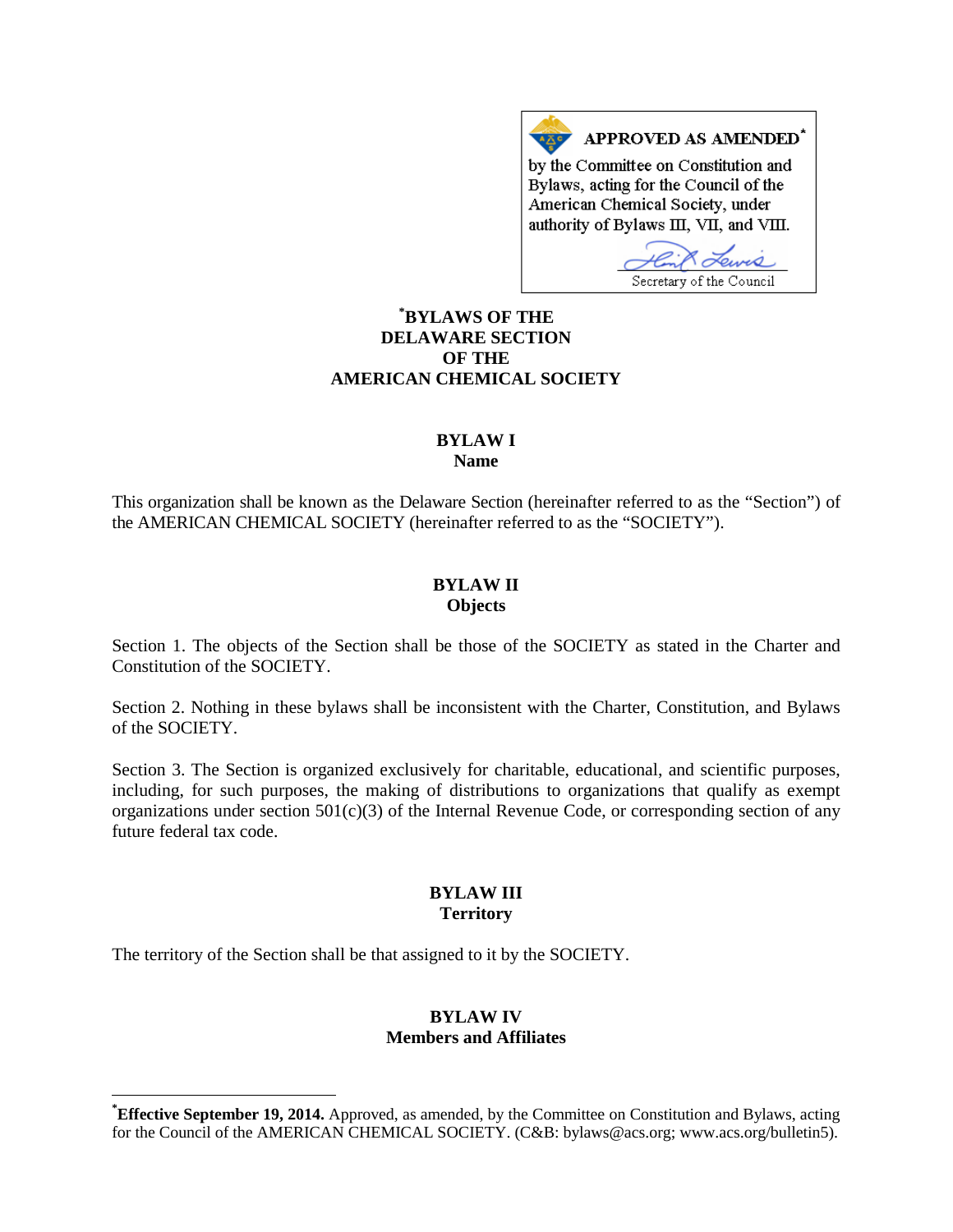Section 1. The rolls of the Section shall include those members and Society Affiliates of the SOCIETY residing within the territory of the Section, provided that any exceptions to this rule shall be made in conformity with the Constitution and Bylaws of the SOCIETY.

Section 2. The Section may have Local Section Affiliates as authorized in the Constitution and Bylaws of the SOCIETY. A Local Section Affiliate shall retain affiliate status only so long as payment is made of Local Section Affiliate dues of not less than two dollars (\$2.00) per annum.

Section 3. Members and affiliates shall have such rights and privileges as are accorded them by the Constitution and Bylaws of the SOCIETY.

Section 4. STUDENT MEMBERS may not serve as Councilors, Alternate Councilors, or Temporary Substitute Councilors.

Section 5. A Society Affiliate or a Local Section Affiliate may not vote for or hold an elective position or vote on Articles of Incorporation or bylaws of the Section. A Society Affiliate may not serve as a voting member of the Executive Committee; a Local Section Affiliate may not serve as a member of the Executive Committee. Society Affiliates may be appointed as committee chairs.

### **BYLAW V Officers, Executive Committee, and Councilors**

Section 1. The officers of the Section shall be the MEMBERS of the SOCIETY and the Section and shall consist of the Chair, Chair-Elect, Secretary, and Treasurer. The Secretary and Treasurer positions may be held by the same person.

Section 2. The Executive Committee shall be the governing body of the Section and as such shall have full power to conduct, manage, and direct the business and affairs of the Section in accordance with the Constitution and Bylaws of the SOCIETY and these bylaws.

- a. The Executive Committee shall approve appointments, approve disbursement of funds, provide committee oversight, participate in long-range planning, organize events, oversee and prepare the budget, provide program planning, and set goals for the Section.
- b. The Executive Committee shall consist of the officers of the Section, the Immediate Past Chair, three directors, the Councilors and Alternate Councilors, and the chairs of the standing committees. The Executive Committee shall meet upon due notice either at the call of the Chair or upon request of a majority of its members. A quorum for an Executive Committee meeting shall consist of a majority of the members of the Committee.

Section 3. The duties of the officers shall be such as usually pertain to their offices, together with those required by these bylaws, by the Constitution and Bylaws of the SOCIETY, and such other duties as may be assigned to them from time to time by the Executive Committee.

a. The duties of the Chair shall be to preside at meetings of the Executive Committee, to carry into effect the decisions and recommendations of that Committee, to preside at business meetings of the Section, to appoint all committee chairs and committee members, and to carry out the duties required by the Constitution and Bylaws of the SOCIETY. In the absence of the Chair, the duties of the office shall devolve upon the Chair-Elect.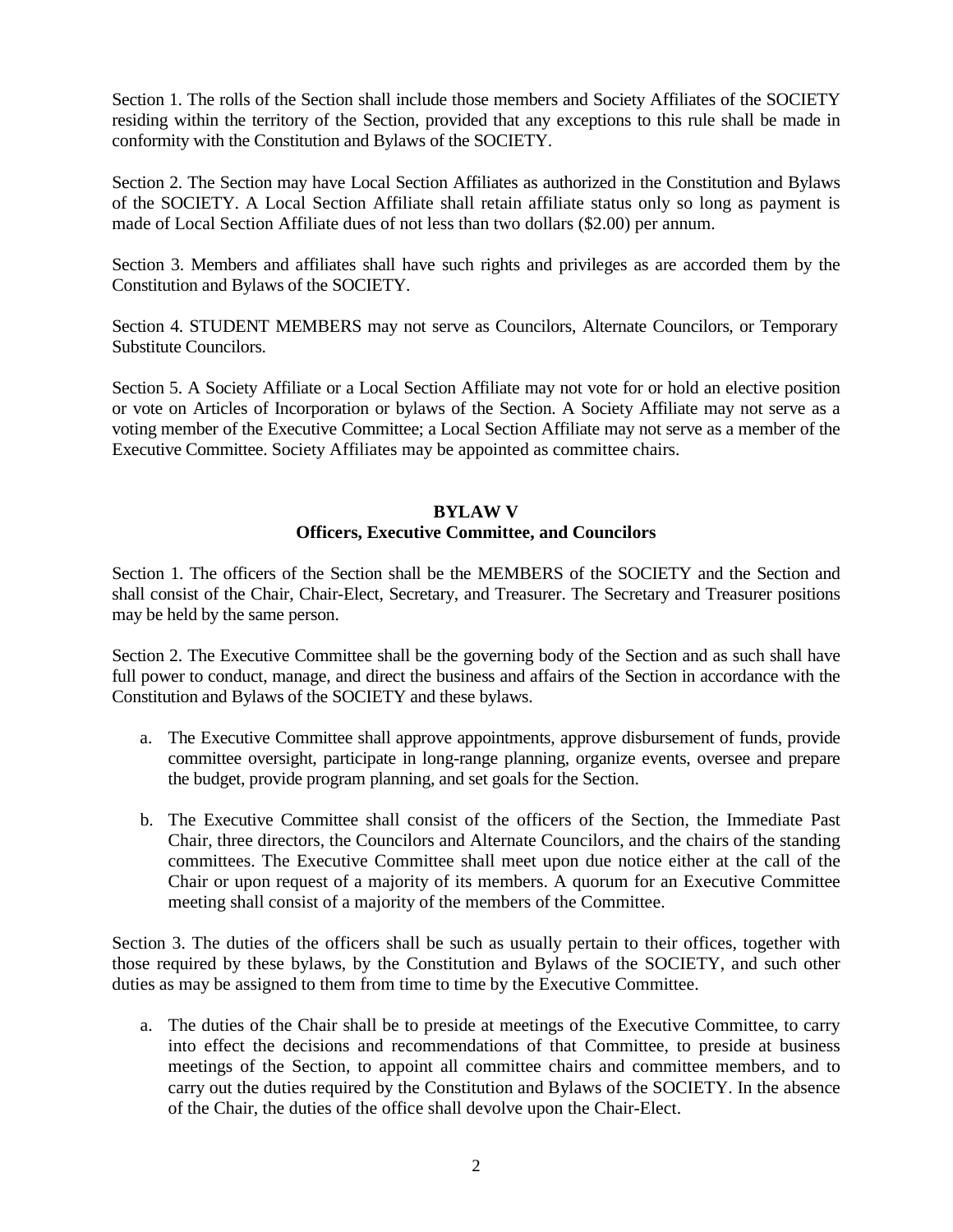- b. The duties of the Chair-Elect shall be to assist the Chair with the management of the Section and to represent the Chair in his or her absence. The term of office for the Chair-Elect shall be one year, after which time the Chair-Elect shall succeed to the Chair. To fill a vacancy in the office of Chair occurring during the term of office as Chair-Elect, the Chair-Elect shall serve as Chair *pro tempore*.
- c. The duties of the Secretary shall be to keep a record of the minutes of the Section and of the Executive Committee, to maintain a list of members and affiliates, to send to members and affiliates such notices as the business of the Section may require, to submit a report to the Section at its annual meeting, and to carry out the duties required by the Constitution and Bylaws of the SOCIETY and elsewhere in these bylaws. The term of office shall be for two years; reelection is permissible.
- d. The Treasurer shall have charge of the funds of the Section, keep an accurate record of all receipts and disbursements, receive dues, and make those disbursements approved by the Executive Committee. The Treasurer shall render an account of all transactions and of the financial condition of the Section to the Executive Committee at times set by the Committee, and shall submit such reports as are required by the Constitution and Bylaws of the SOCIETY. The Treasurer shall prepare or oversee preparation of and filing of any income tax return required by law and any financial statement required by the SOCIETY for the year in which he or she has served as Treasurer, even though the act of filing may occur in a subsequent year. The term of office shall be for two years; reelection is permissible.
- e. The duties of a Director shall be to participate in the formulation of policy for the Section by providing advice and counsel to the officers and chairs of committees. A Director, through the initiative of the Executive Committee or in response to requests from the Chair, may assume various specific duties, which may either be ad hoc or continuing in nature. The term of office shall be for three years; reelection is permissible.

# Section 4. Vacancies

- a. Any vacancy in the position of Chair-Elect, Secretary, Treasurer, or Director may be filled by the next highest vote earner from among unsuccessful candidates. Should no unsuccessful candidate accept the vacated position, a replacement may be appointed by the Chair with the consent of the Executive Committee, but only until the next annual election, when the position shall be filled for the remainder of the unexpired term.
- b. In the event of a vacancy in the office of Chair, the Chair-Elect shall assume the duties of Chair for the remainder of the term.
- c. All other vacancies not specified above shall be filled by majority vote of the Executive Committee through interim appointment for the period up to the next annual election. At that time, the procedures for election as outlined in the bylaws of the Section shall be followed.
- d. An interim appointee to the vacated office of Chair-Elect shall not automatically succeed to the office of Chair. At the next election, both a Chair and a Chair-Elect shall be elected.

Section 5. Councilors, Alternate Councilors, and Temporary Substitute Councilors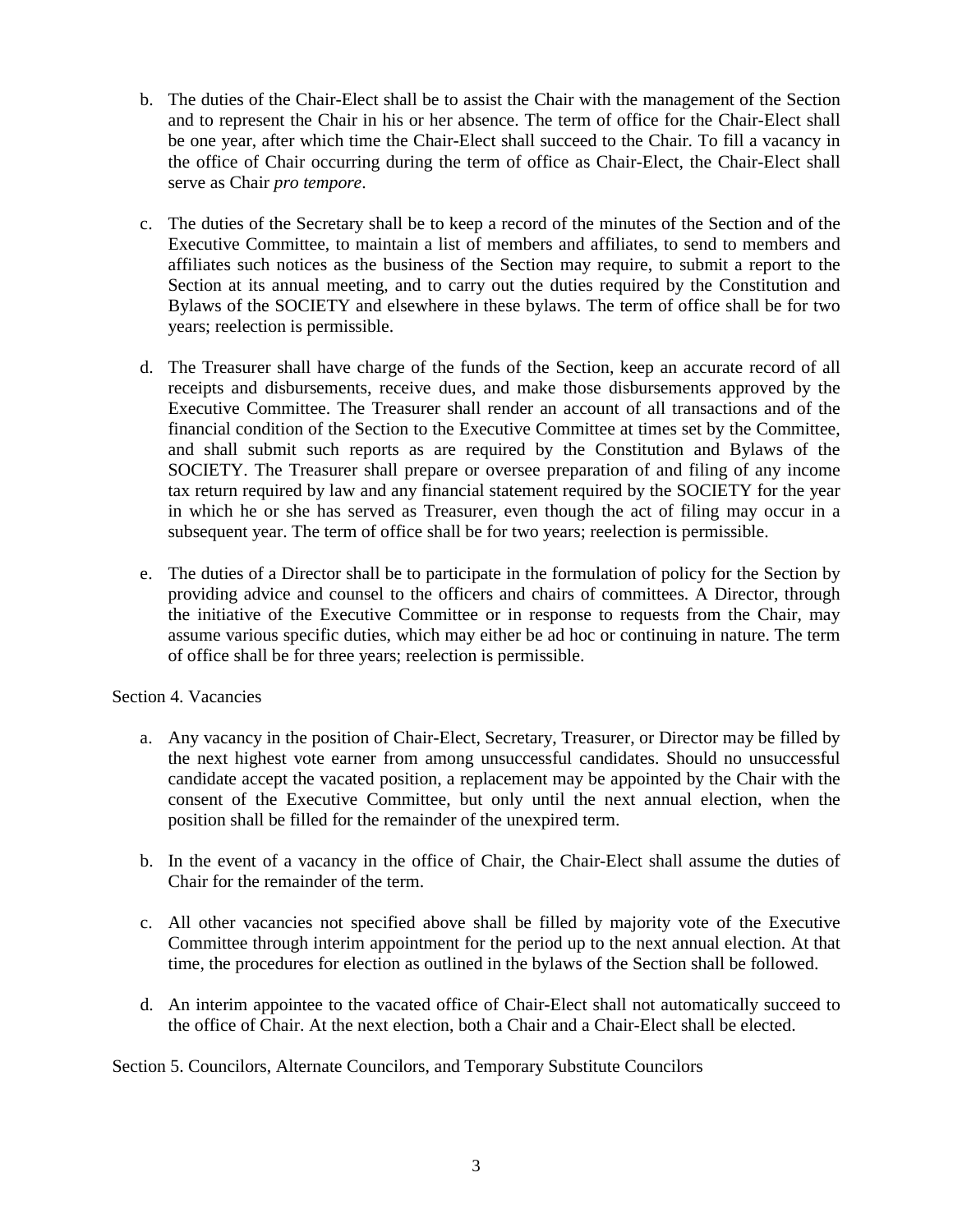- a. The Section shall have Councilors and Alternate Councilors as provided in the Constitution and Bylaws of the SOCIETY. The Section's Councilors and Alternate Councilors shall carry out those duties assigned to them by the Constitution and Bylaws of the SOCIETY.
- b. Councilors and Alternate Councilors shall be elected from the MEMBERS for three-year terms beginning January 1. Reelection is permissible. Councilors shall be elected in separate years, whenever possible, to provide for a rotation of terms in accordance with the Constitution of the SOCIETY.
- c. In the event that a Councilor is unable to attend a specified meeting of the Council of the SOCIETY, the Chair of the Section shall appoint one of the Alternate Councilors to serve as Councilor at the specified meeting. Such appointment of an Alternate Councilor shall be for only one meeting.
- d. If every Councilor and Alternate Councilor of the Section will be absent from a Council meeting, thus leaving the Section without representation at such meeting, the Executive Committee may designate one MEMBER of the Section as a Temporary Substitute Councilor in accordance with the Bylaws of the SOCIETY.
- e. The Executive Committee shall designate any Councilors to be disqualified under SOCIETY Bylaw provisions for reallocation of Councilors among the Sections.
- f. Any vacancy in the position of Councilor or Alternate Councilor shall be filled for the remainder of the unexpired term at the time of the next annual election. The vacancy may be filled until the next annual election by appointment by the Executive Committee.

# **BYLAW VI**

# **Manner of Election and Terms of Office**

Section 1. Except as provided elsewhere in these bylaws, elected officers of the Section shall serve for a term of one year beginning on January 1 or until their successors are elected. At the end of the Chair-Elect's term of office, the Chair-Elect shall succeed to the office of Chair. Officers, Councilors, and Alternate Councilors shall be elected by a ballot of those eligible to vote.

Section 2. At the Section's meeting in February, the Nominating Committee shall report to the membership its nominations for each office to be filled. At that meeting any member of the Section may, in writing or from the floor of the meeting, nominate additional candidates for office, if the nomination is seconded by another member. Nominations so made shall be equally valid as those from the Nominating Committee. All candidates nominated shall have indicated willingness to serve if elected.

Section 3. The candidates for each office shall be listed in an order to be selected by lot on a ballot to be distributed to each member of the Section by April 1. A paper ballot will be mailed to any member who requests it.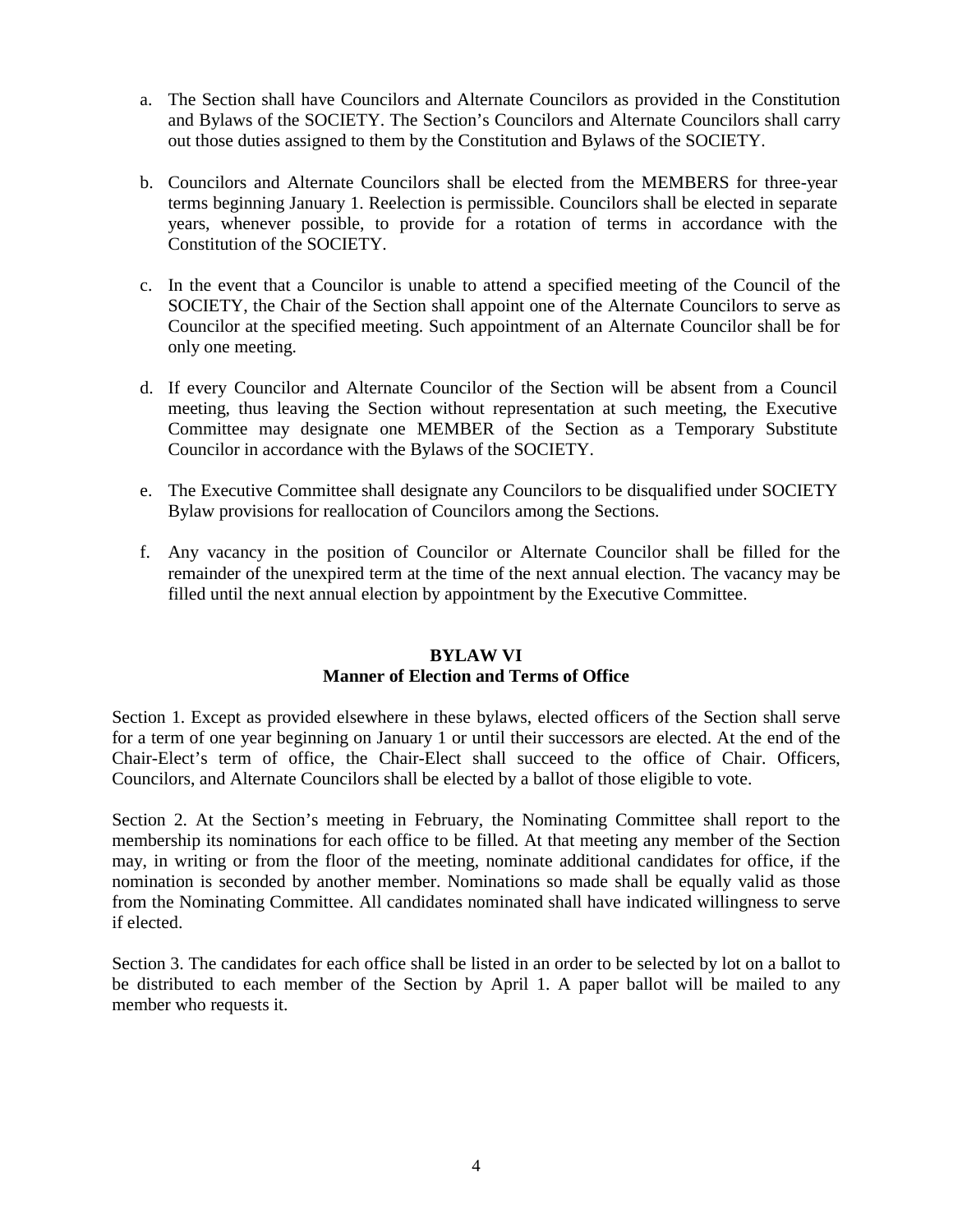Section 4. The ballots shall be tabulated and validated not later than one week after the deadline for receipt of ballots. The candidate for each office receiving the largest number of votes shall be declared elected. In case of a tie vote, the Executive Committee, by ballot, shall elect from among the candidates who share the tie vote; the candidate receiving the largest number of votes shall be declared elected.

Section 5. The results shall be announced by the Section Chair as soon as possible after the election, and also published in the Section's newsletter and/or on the Section's website soon thereafter. The results shall be certified to the Executive Director of the SOCIETY not later than December 1 in accordance with the Bylaws of the SOCIETY.

Section 6. In accordance with the SOCIETY's Bylaws, balloting procedures should ensure fair balloting that is open to all eligible members, protection against fraudulent balloting, and the timely reporting and archiving of balloting results.

# **BYLAW VII Recall of Elected Officials**

Section 1. The elected officials of the Section (officers and elected Executive Committee members) are subject to recall for neglect of duties or conduct injurious to the SOCIETY. Recall procedures are not applicable to Councilors and Alternate Councilors.

Section 2. The recall of an official shall be initiated when a signed petition, indicating in writing the specific charges and reasonable substantiating evidence, is submitted to the Chair from at least five members of the Section. In the event the Chair is the official in question, the Chair-Elect shall receive the petition and shall assume the duties of the Chair with respect to this issue until the issue is resolved.

Section 3. The Chair shall, without delay, determine that the petitioners are aware of the gravity of their actions and the procedures to be followed. The Chair shall seek an alternate resolution to the problem and a withdrawal of the petition at this time. In the absence of a resolution to the problem, the Chair shall notify the members of the Executive Committee and call a special meeting within thirty days.

- a. The Executive Committee shall promptly continue the recall process or dismiss the petition as ill-founded or find an alternate resolution to the problem. The Chair shall promptly inform the petitioners and the official of the decision of the Executive Committee. If no contact with the official can be made after a reasonable effort, the Executive Committee may remove the official in question with a two-thirds (2/3) vote of the remaining members.
- b. If the proceedings continue:
	- (1) The Chair shall assign the duties of the official to another qualified MEMBER of the Section until the issue is resolved.
	- (2) The official shall be offered an opportunity to answer the allegations in the petition before the Executive Committee. A certified letter shall be sent to the last known address on the official SOCIETY membership roll. Upon notification, the official shall have thirty days to make a written response to the allegations.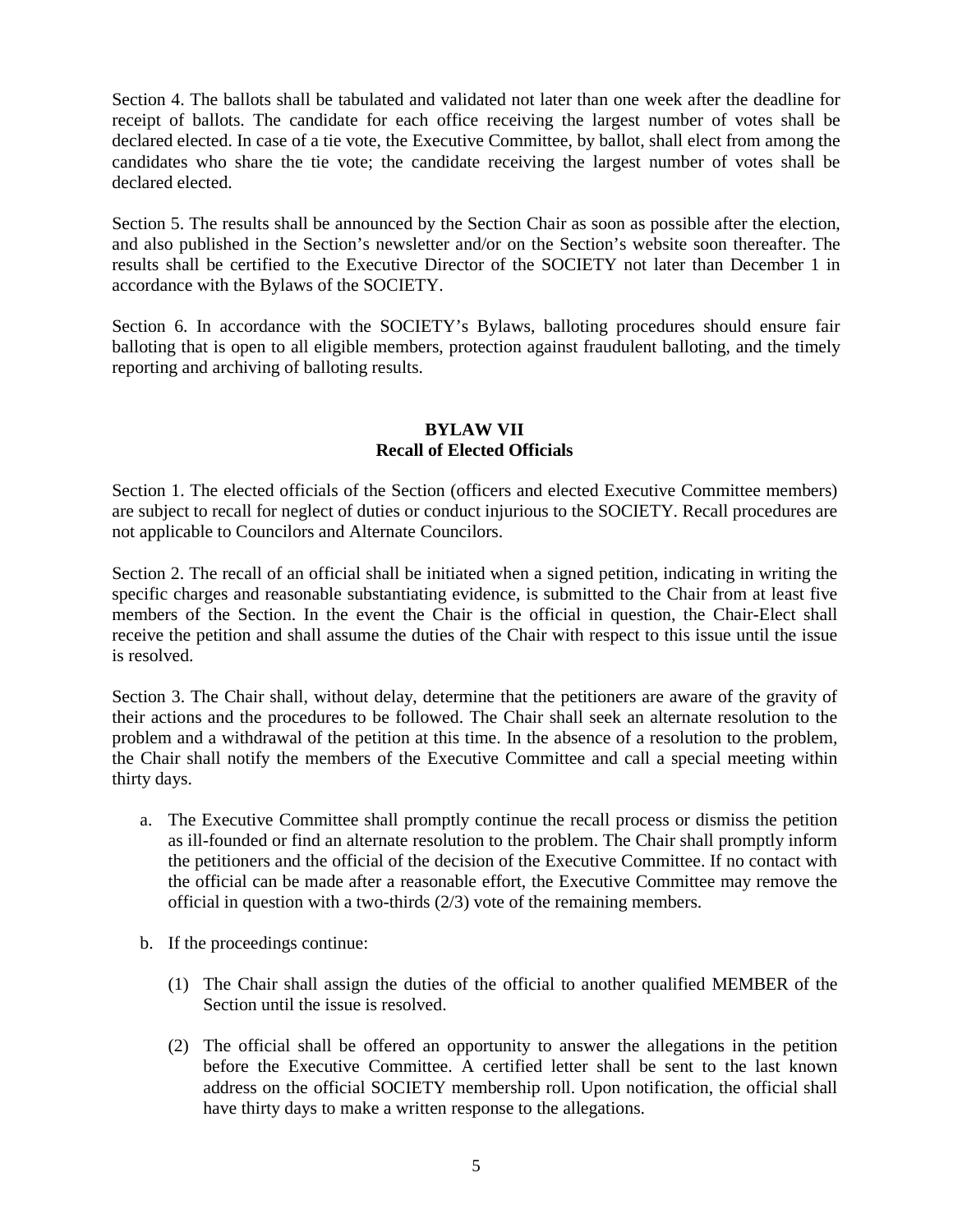- (3) The Executive Committee shall decide whether or not to proceed after studying the official's response. The Chair shall inform the official and the petitioners of the decision of the Executive Committee. If the Executive Committee decides that the proceedings shall continue, the official shall choose one of the following options:
	- (a) The official may resign.
	- (b) The official may request a recall vote. Section members shall be informed, through brief written statements prepared by the Executive Committee and the official, of the issues involved with the recall vote. Both statements shall be distributed to the members before the vote conducted by ballot. A paper ballot will be mailed to any member who requests it. At least two-thirds (2/3) of votes cast shall be required for the official to be removed from office. The membership shall be informed of the results of the recall vote.
	- (c) The official may request a hearing and a recall vote by the remaining members of the Executive Committee. A two-thirds (2/3) vote of the remaining members of the Executive Committee shall be required to recall the official.
	- (d) The official may choose not to respond and thus forfeit the position.

Section 4. The vacancy provisions of these bylaws shall be used to fill a vacancy caused by a recall process. The Executive Director of the SOCIETY shall be informed of the recall and the filling of the vacancy.

# **BYLAW VIII Committees**

Section 1. The Executive Committee shall establish committees as necessary for the proper operation of the Section.

Section 2. The Section shall have the following standing committees: Awards, ChemVets, Education, Nominating, and Government Affairs.

### **BYLAW IX Meetings**

Section 1. The Section shall hold regular meetings at places and times designated by the Executive Committee. The Executive Committee shall designate one of the regular meetings of the Section as the annual meeting.

Section 2. The Section may have special business meetings upon the written request of a majority of the Executive Committee or upon the written request of 25 members of the Section. Such request shall be received by the Secretary at least ten days before the date requested for the meeting and shall state the exact nature of the business intended to be transacted. No other business shall transpire at such meetings. Special meetings of the Section may be held by means of electronic communications technology that permits those in attendance to read or hear the proceedings substantially concurrently with their occurrence, to vote on matters submitted, to pose questions, and to make comments.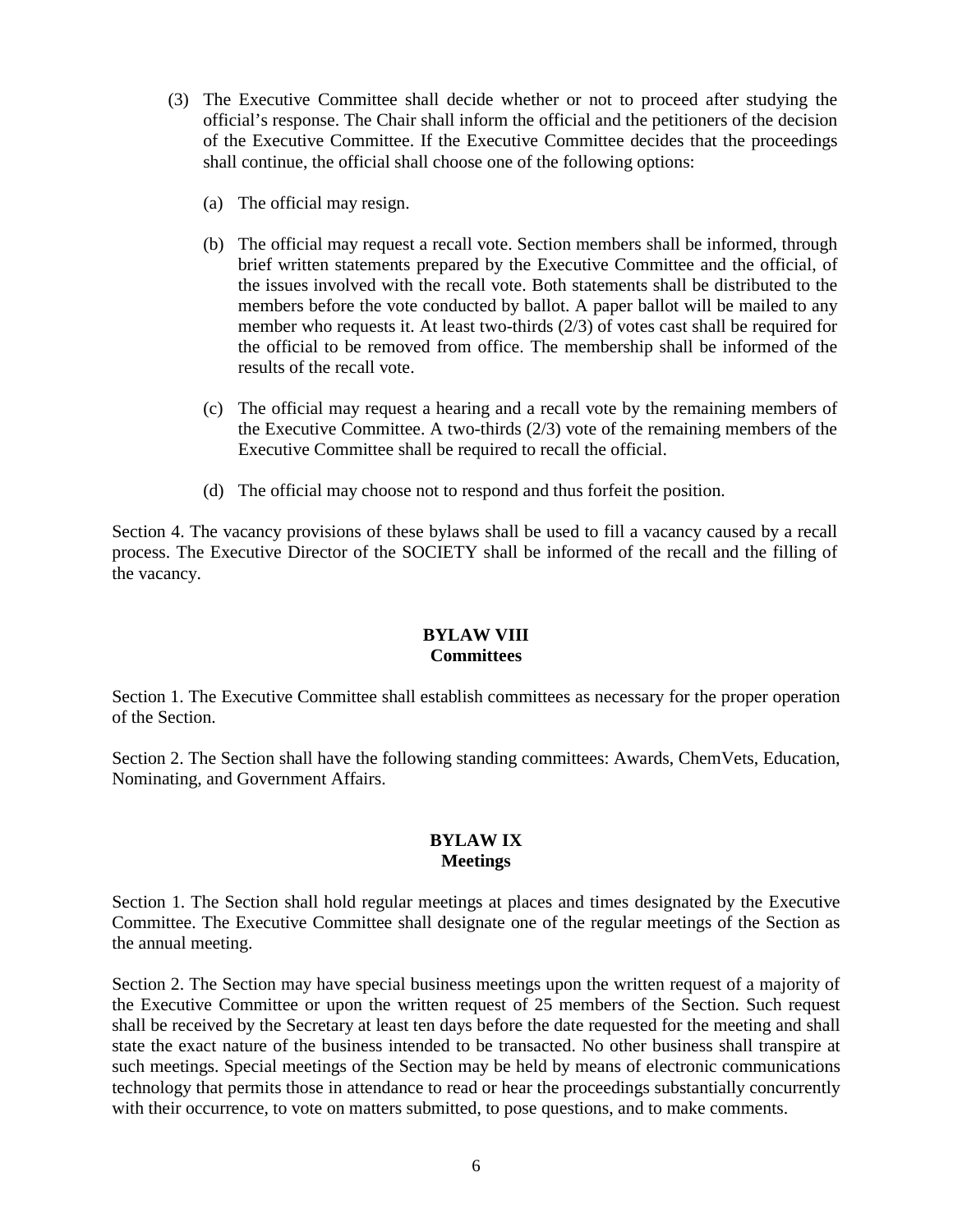Section 3. Due notice of all meetings shall be sent to each member and affiliate of the Section. A quorum for the transaction of business at a Section meeting shall consist of 15 members of the Section. No business shall be conducted in the absence of a quorum.

Section 4. The Executive Committee shall set the order of business for regular meetings of the Section. The order of business may be suspended by a majority vote of the members present at any regular meeting.

Section 5. The most recent edition of *Robert's Rules of Order Newly Revised* shall be the parliamentary authority for all matters not covered in these bylaws or in the SOCIETY's documents.

# **BYLAW X Finances**

Section 1.

- a. Members of the Section may be assessed voluntary Local Section dues in an amount set by the Executive Committee. The Executive Committee shall have the option to waive or discount dues for STUDENT MEMBERS and for others as provided in the SOCIETY's Bylaws for waived or discounted dues.
- b. Society Affiliates may be assessed annual dues in an amount set by the Executive Committee.
- c. The annual dues of Local Section Affiliates shall be determined by the Executive Committee in accordance with the Constitution and Bylaws of the SOCIETY, and as mentioned elsewhere in these bylaws.

Section 2. The Section may raise or collect funds to be expended for local purposes, and may have the entire management and control of such funds insofar as such management and control shall not conflict with any provision of these bylaws or with the Constitution or Bylaws of the SOCIETY.

Section 3. The Section may receive donations or bequests made to it, and may expend or invest the same on behalf of the Section. Such expenditures or investments shall be made by the Treasurer of the Section upon authorization by the Executive Committee.

Section 4. An annual audit shall be conducted by two or more disinterested members, appointed by an officer with no authority to disburse funds. The audit report shall be submitted to the Executive Committee by January 31.

### **BYLAW XI Amendments**

Section 1. A petition to amend the bylaws may be initiated by the Executive Committee, or by petition signed by at least 15 members of the Section. If the proposed amendment is approved by the Executive Committee, it shall be submitted to the SOCIETY's Committee on Constitution and Bylaws for review. After any required changes are incorporated, and any recommended changes reviewed and accepted or rejected by the Executive Committee or a majority of the petitioners, the